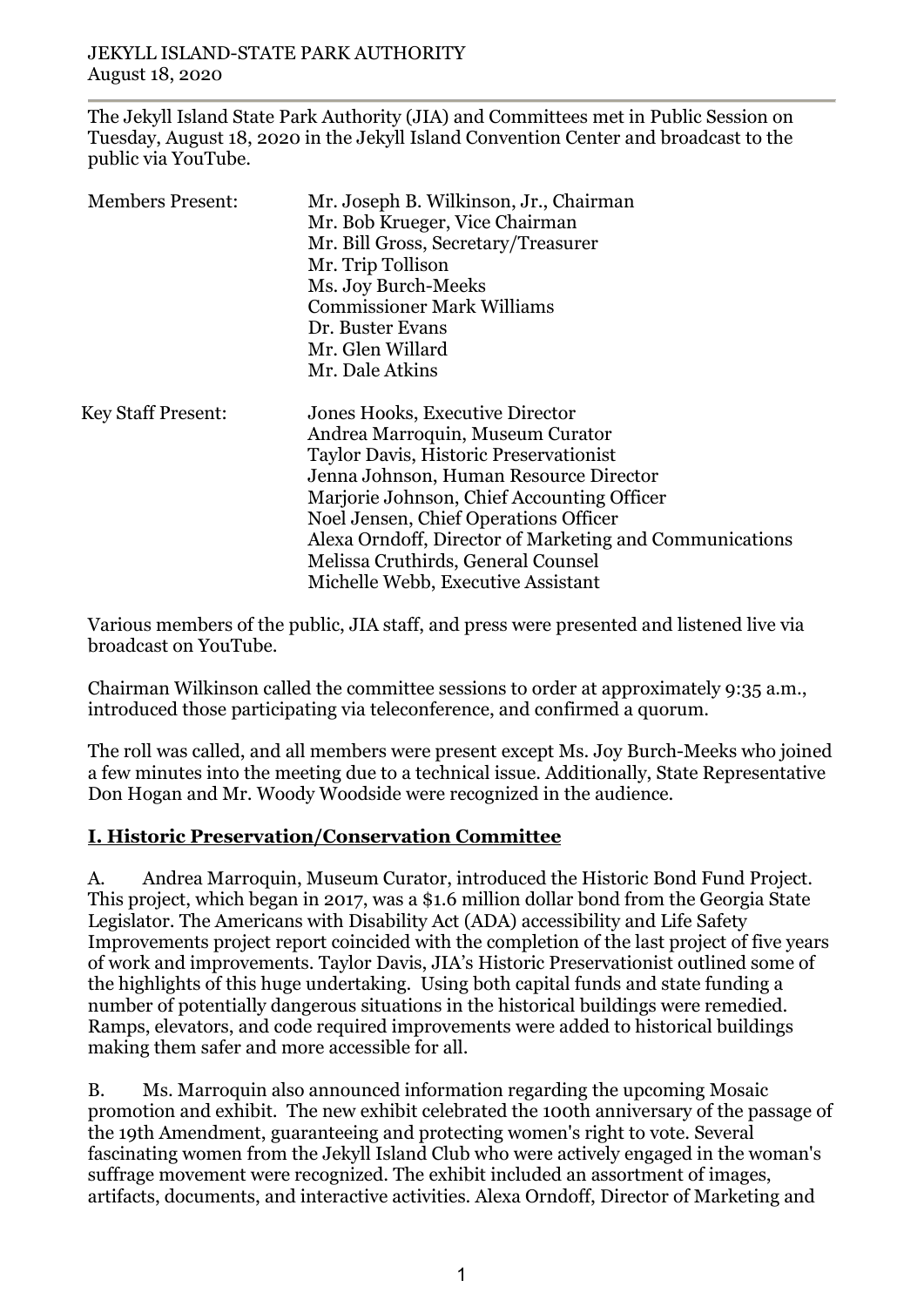Communications, discussed the opening celebration, A Toast for Votes. "… Visitors will be able to enjoy a champagne welcome, expanded exhibitory commemorating this amendment. one on one discussions with our museum docents and guides, as well as those photo ops and the opportunity to cast your vote… this floating exhibit will be up through the end of the year to really commemorate this centennial year. "

There were no public comments.

### **II. Finance Committee**

A. Mr. Bill Gross, Finance Committee Chair, reviewed both the June and the July/yearend financials as included in the board materials. Starting with June, Mr. Gross highlighted continuing losses due to the continuing COVID-19 crisis. Some measures such as online ticketing for Summer Waves had been popular with visitors. Due to expense restrictions and furloughs, the fiscal year ended with a favorable variance of \$151,000 from budget. Mr. Gross remarked how amazing this was given the \$3.9 million less in revenue budgeted for the fiscal year.

July financials were also summarized. July revenues were 9% better then budged for the month but 20% less than July of 2019. The largest budget variance was parking fees, with both daily and annual parking fees exceeding expectations for the month. Mr. Gross also noted three of the hotels on Jekyll had their largest ever revenue months in July of 2020. This showed the strength of leisure travel on the Jekyll businesses sector, especially given the complete lack of convention business during the same period.

> a. Jones Hooks, Executive Director, spoke to the July 2020/2019 Snapshot Comparison of Revenues. He reminded the Board when looking at revenue percentages of 91%, that percentage reflected a very significantly reduced budget. He was proud to state that the JIA had been able to conclude the fiscal year without dipping into reserves. He stated this was partially due to very aggressive expense cutting, which was still in place with management oversight. While cumbersome, the management oversight for each significant expense was critical to keep spending low. He also highlighted a traffic slide which showing increased visitors to Jekyll heading into fall. However, it would be difficult to predict what would happen in the upcoming season given the current realities of a pandemic. Finally, the last slide showed JIA's severe revenue drop during the spring.

B. Marjorie Johnson, Chief Financial Officer, briefed the Board about the Ratification of Acceptance of the AmeriCorps Grant. The JIA was awarded the 2021 AmeriCorps grant from the Georgia Department of Community Affairs. This was the 12th year the JIA had received this award which requires a 50% match from JIA. These funds were included in the Georgia Sea Turtle Center budget which was passed by the Board on June 30th, 2020. The JIA AmeriCorps program was the third largest funding distribution of this type in the State of Georgia. Due to delays relating to COVID, the signature turnaround time was very short this year. Therefore, staff requested ratification of acceptance of the already completed award. Dr. Evans moved to accept the AmeriCorps Grant, which was seconded by Mr. Tollison. The motion to ratify was unanimously approved.

There were no public comments.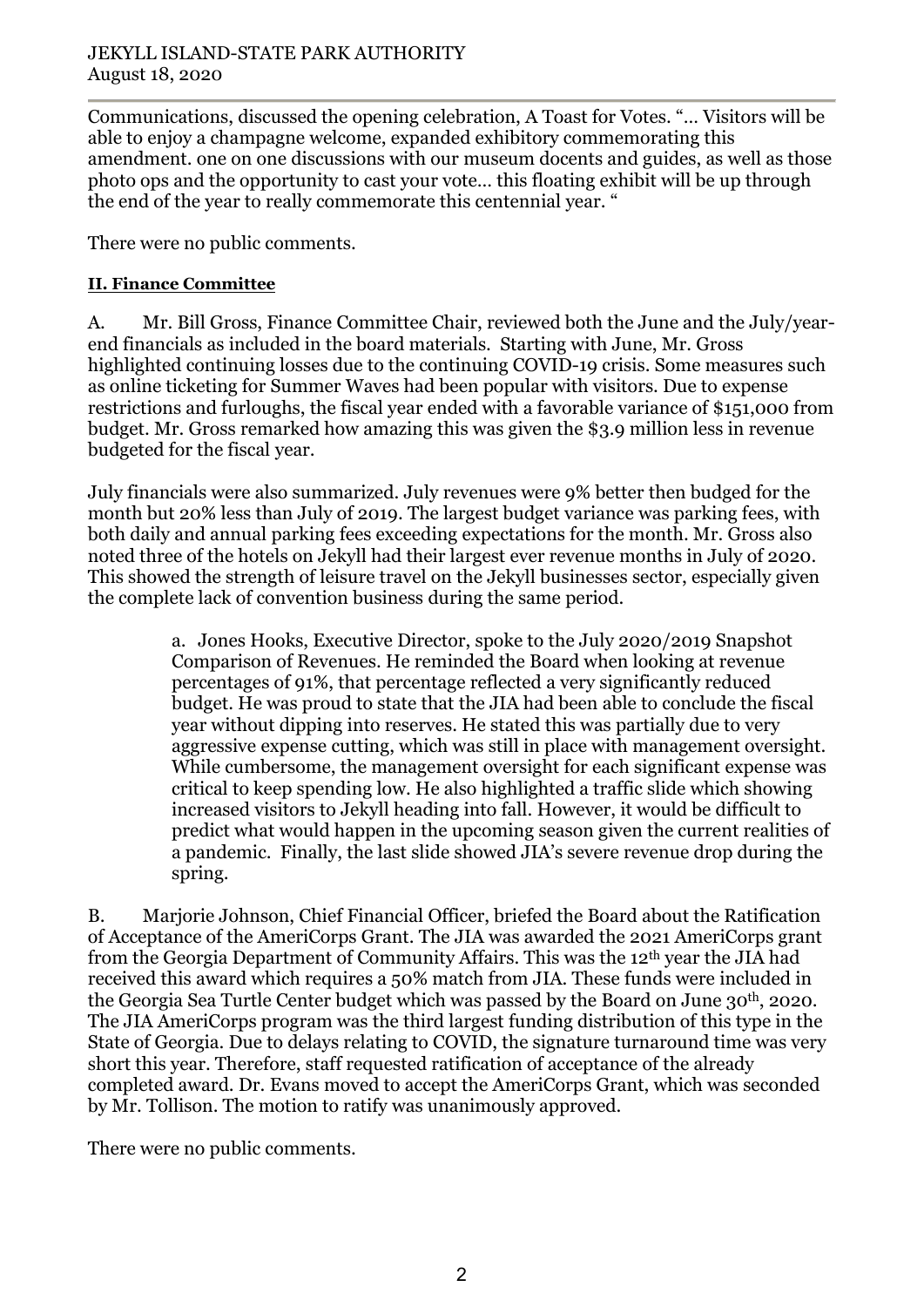### **III. Human Resources Committee**

A. Jenna Johnson, Human Resource Director, delivered the Annual Staffing Level Report to the Board. She reviewed the turnover statistics for the year, which were less than last year looking at both full time and part time employee statistics. She had also analyzed the reasons people left the organization and the effects of COVID-19 on people leaving employment at the JIA. While job abandonment had increased this year, she stated this was true of other organizations as well. She stated the part time workers accounted for 45% of the total staff, which makes the workforce more fluid than most state organizations.

B. Jenna Johnson then presented the retirement of Timothy Stanley of Golf Course Maintenance who was leaving after ten years of service. Aaron Saunders, Director of Golf Course Maintenance spoke about Mr. Stanley's service and thanked him for the work he had done for the Authority. Mr. Stanley was given a framed photo and a socially distanced picture was taken.

Mr. Hooks thanked Ms. Johnson for her report and great work.

There were no public comments.

# **IV. Marketing Committee**

A. Committee Chair Ms. Joy Burch-Meeks introduced Alexa Orndoff for the Marketing report. Ms. Orndoff reported on several projects her department had been working on this fiscal year including: the newly revamped and streamlined Island Guide, the new mural in the Beach Village featuring refurbished benches from an original trolley, and the newest version of 31-81 magazine.

There were no public comments.

## **V. Legislative Committee**

No report.

## **VI. Committee of the Whole**

1. Melissa Cruthirds, General Counsel briefed the Board on Ordinance O-2020-3, False Alarms, first reading. In her summarization of the memo included in the Board Materials, she stated there had recently been a significant increase in false alarms. These lead to a time, financial, and resource outlay of the first responders on Jekyll. The proposed ordinance would be structured with the first false alarm resulting in a warning, but then fees increasing up to \$1,000 for a fifth false alarm. Ms. Cruthirds clarified fees would be paid to Glynn County. Mr. Hooks stated this ordinance had been spurred by a facility on the island which had registered twenty false alarms recently less than fourweeks. Dennis Gailey, Director of Public Safety, told the Board that the bulk of these false alarms had been set off by smoke. While the occurrence of smoke was not a false alarm, the repeated nature of these alarms without making needed improvement to prevent them in the future was the impetus of this ordinance. The location in question has had a recent drop in alarms, and they were aware of this ordinance's first reading. Mr. Hooks also brought the Board's attention to line 94 and 95 which outlined the ability of the Authority to issue warnings at their discretion. Mr. Krueger asked what action would be taken if an offender refused to pay the fine. Ms. Cruthirds and Mr. Hooks stated it would be the same as any other court fines charged by Glynn County. Dr. Evans asked if there were similar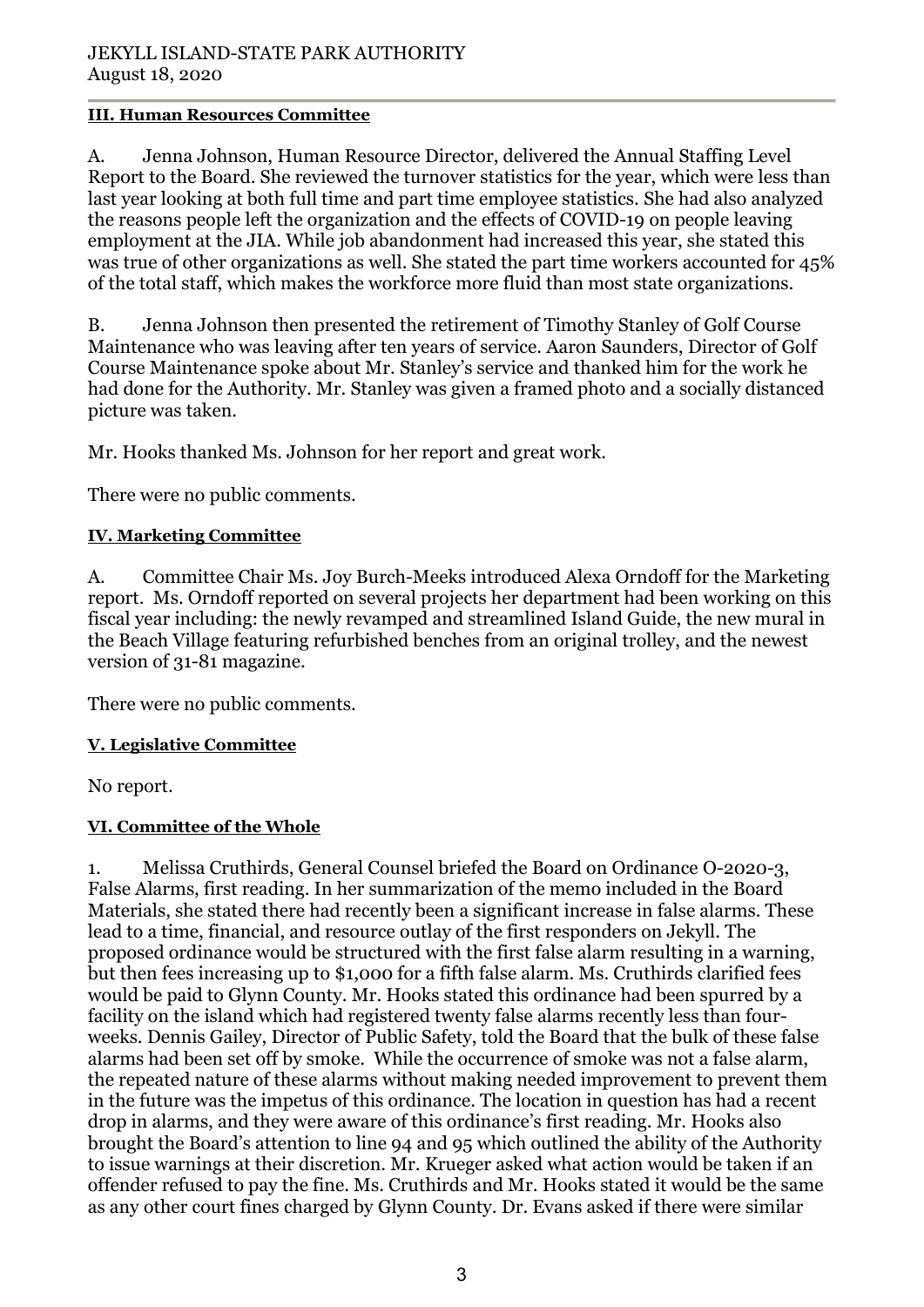### JEKYLL ISLAND-STATE PARK AUTHORITY August 18, 2020

ordinances in Glynn County, and if so, how consistent this ordinance was with theirs. Ms. Cruthirds answered there were similar ordinances in Glynn County, but with lower fines.

2. Ms. Cruthirds then presented the Contract Amendment with ASM Global for the Jekyll Island Convention Center as outlined in the Board materials memo. Mr. Hooks stated the current largest ongoing budgeting expenditure was convention center operations. Due to the COVID-19 pandemic there had been no convention center activity since March 14 other than the meeting today and a JIA internal meeting. Mr. Hooks worked with ASM management and an agreement had been reached. If the JIA extended the ASM contract for the Jekyll Island Convention Center for an additional year, then six months of operator fees and half of the fiscal year 2021 incentive fee would be deferred and forgiven. In consultation with senior staff, no downside was seen to the proposal. However, SMG stated facilities like the convention center on Jekyll Island would be in the lead when convention center business comes back, predicted in the second quarter of next year. Staff recommended the approval of the amendment. Mr. Krueger moved to approve the amendment, and it was seconded by Mr. Gross. The motion was unanimously approved.

3. Jones Hooks introduced the working document of the Jekyll Island Authority Strategic Plan which was presented to the Board. The JIA was contacted by the State of Georgia Office of Planning and Budget (OPB) on August 10<sup>th</sup> that this year's update would be due September 1st. Due to this timing, the working document was presented to the Board for their input. The draft kept many of the goals deferred by the COVID-19 crisis and incorporated new goals both in response to COVID-19 and beyond. Board Members were invited to submit any comments or changes by August 25, 2020 in order to meet the September 1<sup>st</sup> deadline. If there were substantive changes or objections by the Board, a Special Meeting would be called by the Board. If there were no substantive changes or objections by the Board, staff would submit the finalized plan to OPB on or before the September 1 deadline. Once submitted to OPB, the document would be shared with the Legislative Oversight Committee. Mr. Krueger moved to recommend approval and forwarding of the Jekyll Island Authority strategic plan by September 1, 2020 to the State of Georgia Office of Planning and Budget, conditioned upon no substantive changes or objections by the board. The motion was seconded by Dr. Evans and was unanimously approved.

4. The Executive Director's Report was presented by Mr. Hooks. Mr. Hooks stated the Golf Master Plan would be moving toward completion and the final public input session would be August 26 from 4:00 p.m. to 6:00 p.m. at the Jekyll Island Convention Center with social distancing enforced. An additional public comment period would be available online from August 26 till September 2. The final Golf Master Plan presentation for the Board will be on September 15 during the JIA Board meeting.

Next, Mr. Hooks spoke to the Green Dream Team Award from the US Corps of Engineers for the Jekyll Creek Beneficial Use Project using dredge materials in marsh areas. Ben Carswell, Director of Conservation stated this sustainability award is an internal award for the US Corps of Engineers focused on reaching out to stakeholders that work together to create successful projects. Mr. Carswell listed a number of other groups who were involved in making this project a success, including Georgia DNR.

NV LNWA JIC Hotel, LLC group was listed as a #10 top taxpayer in Glynn County. Mr. Hooks stated that it was important to note the tax impact of Jekyll Island commercial businesses on the county.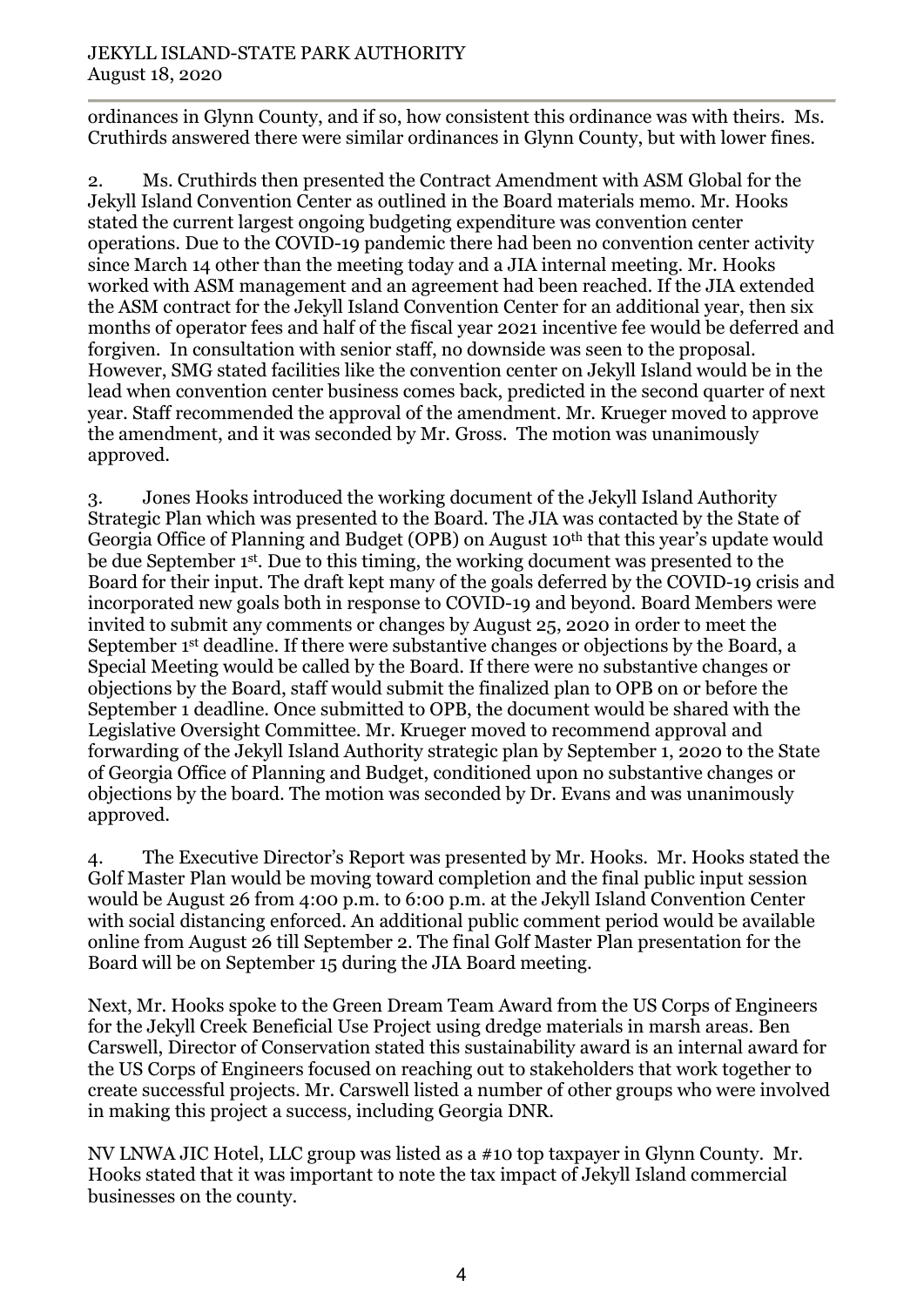Mr. Hooks announced that the 2019 Shrimp and Grits poster had been chosen as the overall winner of the Sunshine Artists Magazine Best Poster Contest. It was chosen from 61 entries from all around the country.

Mr. Hooks also reported that several of Jekyll Island's retailers had record sales this month. While he emphasized that these records often did not make up for months of being closed during the pandemic. Life is Good, operated by the JIA, had their best month ever at \$70,000 in sales. He also noted that the comparatively small Jekyll Island store was currently the #3 franchise outlet within the Life is Good company.

Mr. Hooks acknowledged the JIA team's work during the recent hurricane turned tropical storm.

Mr. Hooks explained to the Board that the JIA State audit had been delayed due to COVID and was being conducted remotely.

Finally, Mr. Hooks announced that the Georgia Florida Golf Classic would be replaced with the Paulk Cup, in memorial to Jekyll Island Golf legend Johnny Paulk. More details would be forth coming.

There were no questions from the Board

Chairman Wilkinson stated he was pleased that Representative Hogan was in attendance. He offered Rep. Hogan assistance to draft a resolution honoring Johnny Paulk. The Chairman praised the staff for their work and dedication during the trying times.

There were no public comments.

The Board moved directly into the Board Meeting Agenda.

#### The Jekyll Island State Park Authority (JIA) Board Meeting August 18, 2020

Announcements:

1. The committee appointments by Chairman Wilkinson were read into the record as provided in the Board Meeting materials. There were no changes from last year's appointments.

Action Items:

1. Mr. Krueger moved to approve the minutes of the July 21, 2020 Board Meeting as presented. The motion was seconded by Mr. Atkins. There was no discussion and the minutes were approved without objection.

2. Mr. Krueger moved to ratify, affirm, and adopt the previous actions, approvals, appointments, or other actions taken by this Board of Directors as a whole, that were within the Board's authority, from July 1, 2019 to June 30, 2020. The motion was seconded by Mr. Gross. Mr. Hooks stated he felt this action was important due to the number of remote meetings. The motion was unanimously approved.